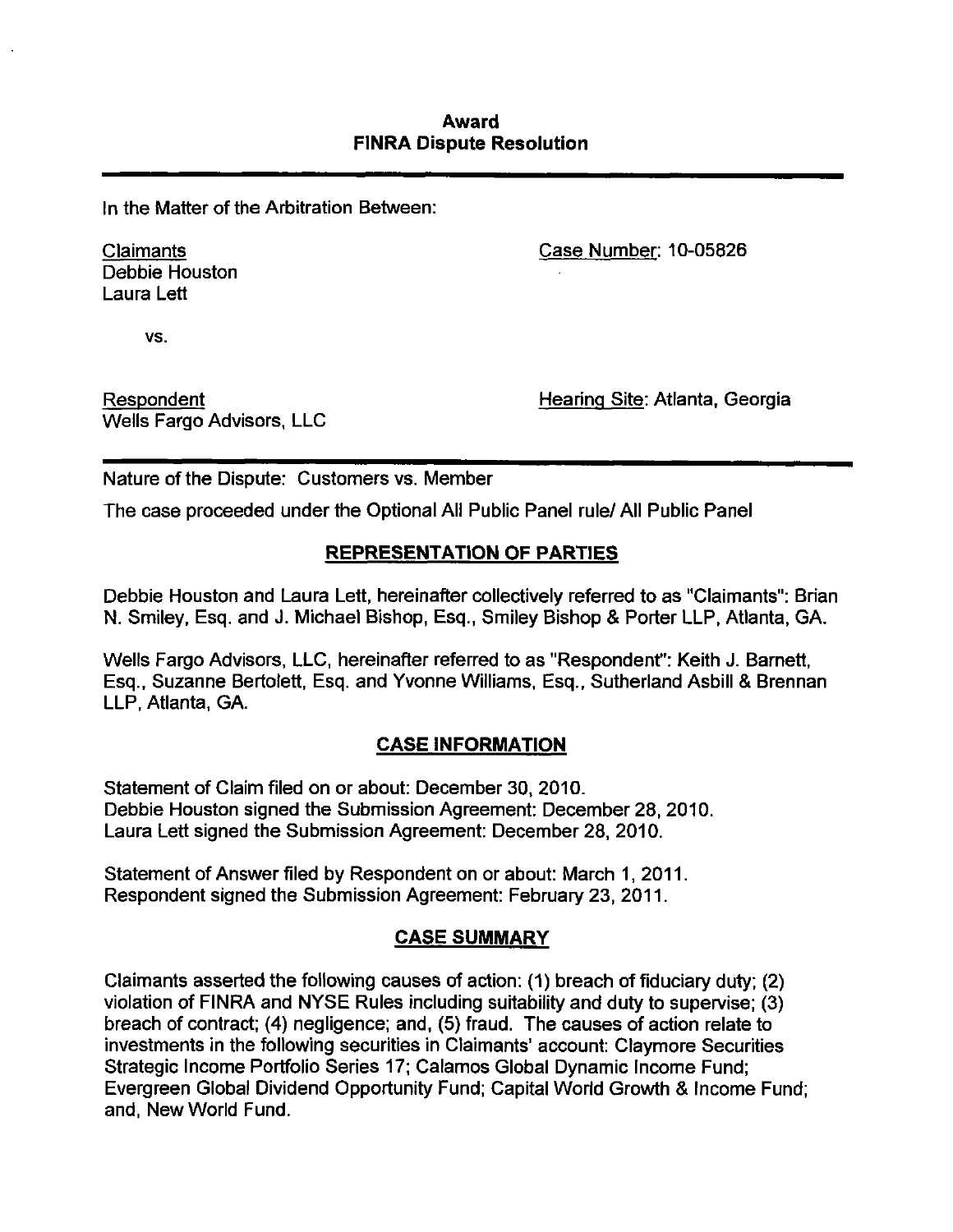FINRA Dispute Resolution Arbitration No. 10-05826 Award Page 2 of 5

Unless specifically admitted in its Answer, Respondent denied the allegations made in the Statement of Claim and asserted various affirmative defenses.

# **RELIEF REQUESTED**

Claimants requested: (1) actual damages of no less than \$154,000.00; (2) interest on losses at the legal rate; (3) costs, legal fees, and expenses; (4) punitive damages; and, (5) such other and additional damages and relief which the undersigned arbitrators ("Panel") deemed just and equitable.

In its Statement of Answer, Respondent requested: (1) that the Panel reject Claimants' Statement of Claim in its entirety; (2) attorneys' fees; (3) costs; and, (4) that forum fees be borne by Claimants.

At the close of the hearing. Respondent requested expungement of all references to this matter from the Central Registration Depository ("CRD") record of non-party Anthony Conticelli (CRD#: 3045189).

# **OTHER ISSUES CONSIDERED AND DECIDED**

The Arbitrators acknowledge that they have each read the pleadings and other materials filed by the parties.

The parties have agreed that the Award in this matter may be executed in counterpart copies or that a handwritten, signed Award may be entered.

# **AWARD**

After considering the pleadings and the testimony and evidence presented at the hearing, the Panel has decided in full and final resolution of the issues submitted for determination as follows:

The Panel finds that this account consisted of funds that belonged to Ms. Lett; that her daughter's name was on the account for convenience only; that Ms. Lett had no other assets; that her interests were that the funds reasonably last the remainder of her life to pay for her care; that maintaining the principal balance in the account for the benefit of her heirs was a secondary interest at best; and, that her registered representative lost sight of these crucial facts in choosing high-return securities for the account, with their attendant risk. Consequently, the Panel finds in favor of Claimants on the issues of unsuitability of the investment portfolio and the issue of Respondent's failure to supervise its financial advisor, Anthony Conticelli.

Respondent is liable and shall pay to Claimants \$130,000.00 in compensatory damages, prejudgment interest specifically denied.

Respondent is liable and shall reimburse to Claimants the sum of \$300.00 representing the non-refundable portion of Claimants' filing fee previously paid to FINRA Dispute Resolution.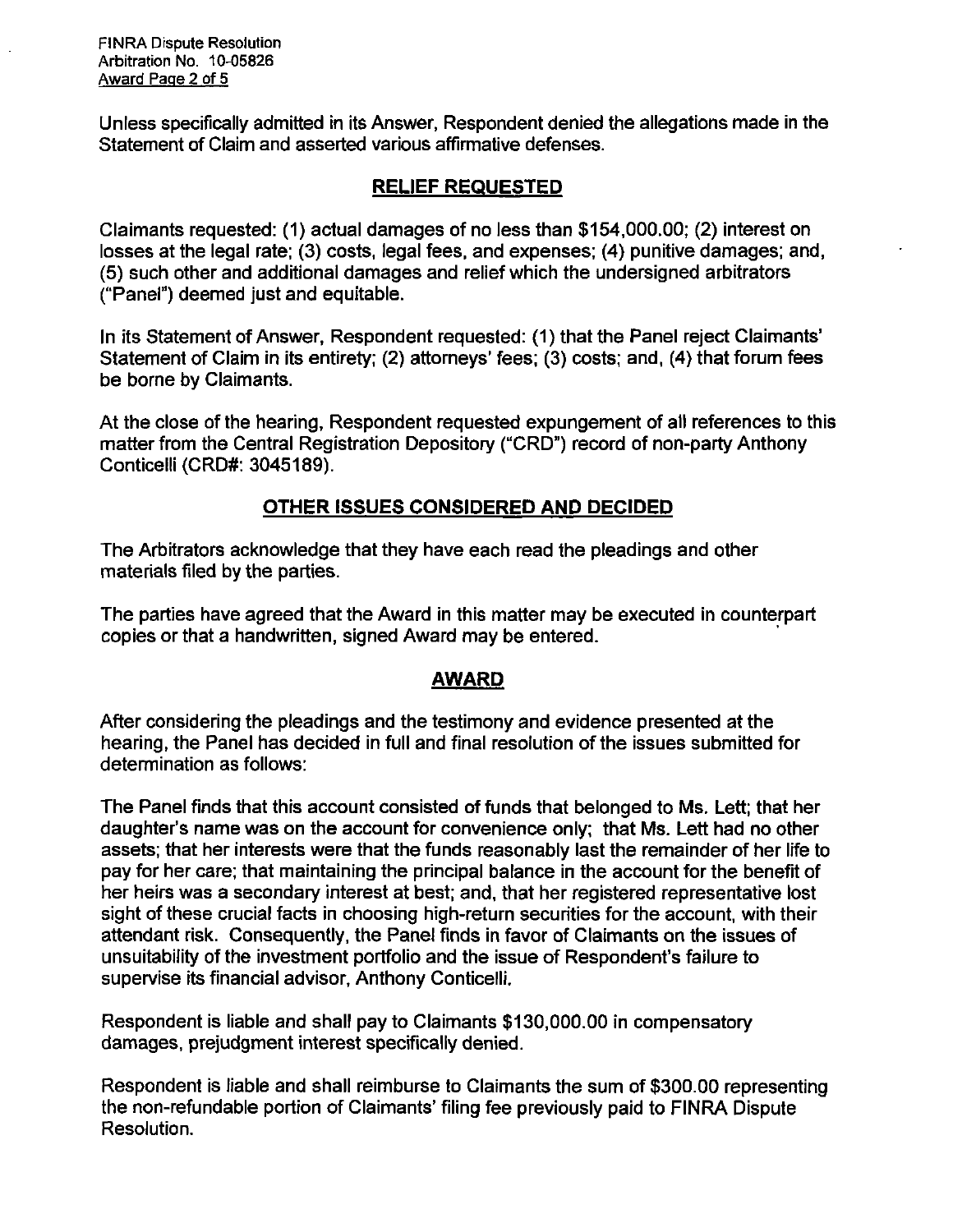FINRA Dispute Resolution Arbitration No. 10-05826 Award Page 3 of 5

The Panel denies Respondent's request to expunge the CRD record of its financial advisor, non-party Anthony Conticelli.

Each party shall bear its own attorneys' fees and costs.

Any and all relief not specifically addressed herein, including Claimants' request for punitive damages, is denied.

### **FEES**

**Pursuant to the Code of Arbitration Procedure, the following fees are assessed:** 

### **Filing Fees**

FINRA Dispute Resolution assessed a filing fee\* for each claim:  $Initial$  claim filing fee  $= $1,425.00$ 

\*The filing fee is made up of a non-refundable and a refundable portion.

### **Member Fees**

Member fees are assessed to each member firm that is a party in these proceedings or to the member firm that employed the associated person at the time of the event giving rise to the dispute. Accordingly, as a party and member firm. Respondent is assessed the following:

| Member surcharge        | $= $1,700.00$  |
|-------------------------|----------------|
| Pre-hearing process fee | $=$ \$750.00   |
| Hearing process fee     | $=$ \$2,750.00 |

### **Hearing Session Fees and Assessmente**

The Panel has assessed hearing session fees for each session conducted. A session is any meeting between the parties and the arbitrators, including a pre-hearing conference with the arbitrators that lasts four (4) hours or less. Fees associated with these proceedings are:

| One (1) Pre-hearing session with a single arbitrator $\omega$ \$450.00 |                   |            | \$450.00      |
|------------------------------------------------------------------------|-------------------|------------|---------------|
| Pre-hearing conference:                                                | October 25, 2011  | 1 session  |               |
| One (1) Pre-hearing session with the Panel @ \$1,125.00                |                   |            | $= $1,125.00$ |
| Pre-hearing conference:                                                | May 11, 2011      | 1 session  |               |
| Eight (8) Hearing sessions @ \$1,125.00/session                        |                   |            | $= $9,000.00$ |
| <b>Hearing Dates:</b>                                                  | November 14, 2011 | 2 sessions |               |
|                                                                        | November 15, 2011 | 2 sessions |               |
|                                                                        | November 16, 2011 | 2 sessions |               |
|                                                                        | November 17, 2011 | 2 sessions |               |
|                                                                        |                   |            |               |

Total Hearing Session Fees  $= $10,575.00$ 

The Panel has assessed \$5,287.50 of the hearing session fees jointly and severally to Claimants.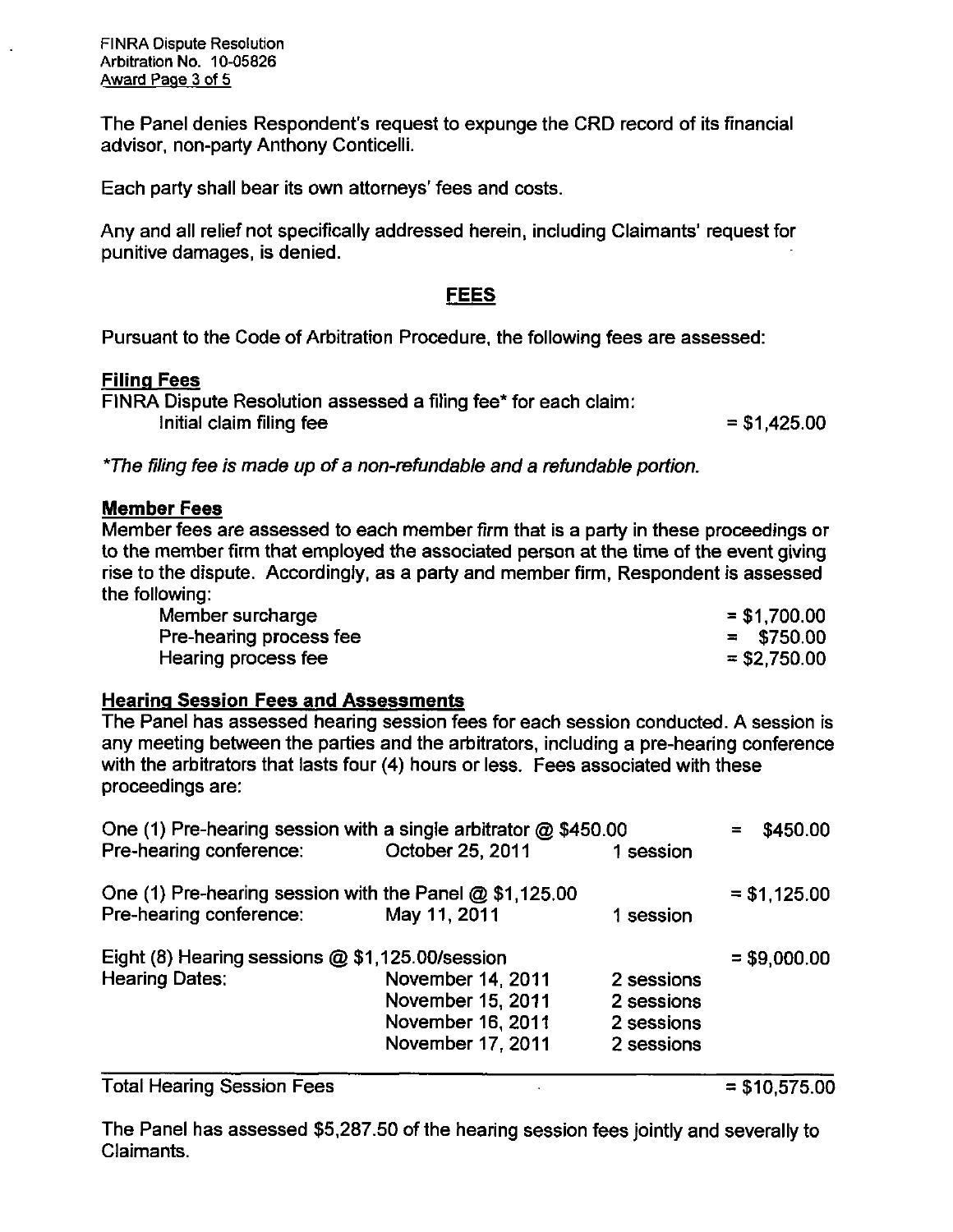FINRA Dispute Resolution Arbitration No. 10-05826 Award Page 4 of 5

 $\ddot{\phantom{a}}$ 

**The Panel has assessed \$5,287.50 of the hearing session fees to Respondent.** 

**All balances are payable to FINRA Dispute Resolution and are due upon receipt.** 

 $\omega_{\rm c}$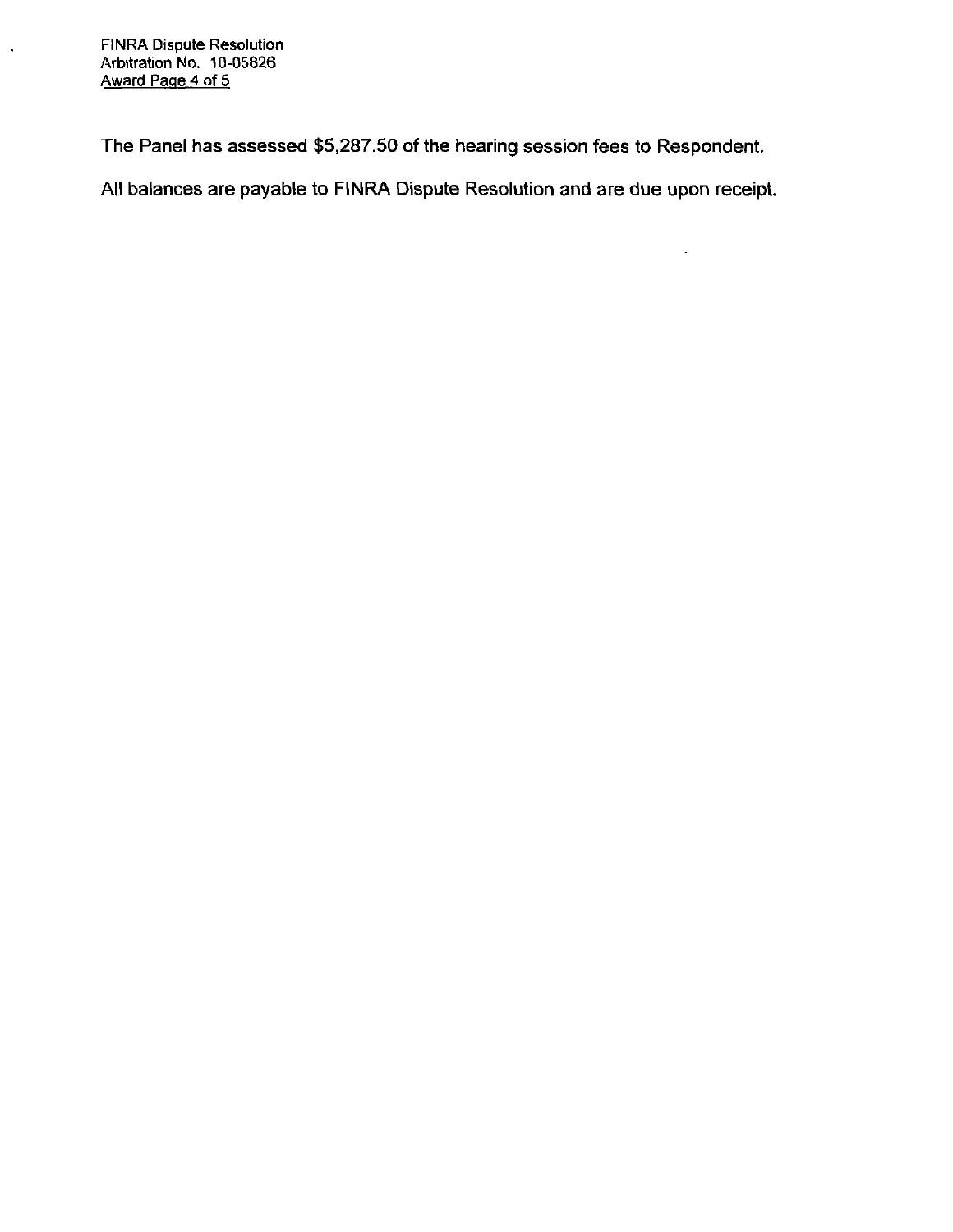FINRA Dispute Resolution Arbitration No. 10-05826 Award Page 5 of 5

## **ARBITRATION PANEL**

| Mollie Wagner Neal    | $\overline{\phantom{a}}$ | <b>Public Arbitrator, Presiding Chairperson</b> |
|-----------------------|--------------------------|-------------------------------------------------|
| Robert H. Putnam, Jr. | $\overline{\phantom{a}}$ | <b>Public Arbitrator</b>                        |
| Bruce W. Bennett      | $\overline{\phantom{0}}$ | <b>Public Arbitrator</b>                        |

I, the undersigned Arbitrator, do hereby affirm that I am the individual described herein and who executed this instrument which is my award.

### **Concurring Arbitrators' Signatures**

Mollie Wagner Neal **Neal Signature Date** Public Arbitrator, Presiding Chairperson

Robert H. Putnam, Jr. Signature Date Public Arbitrator

Bruce W. Bennett Signature Date Public Arbitrator

Is/ 12/1/2011

/s/ 11/30/2011

/s/ 11/30/2011

December 1. 2011 Date of Service (For FINRA Dispute Resolution office use only)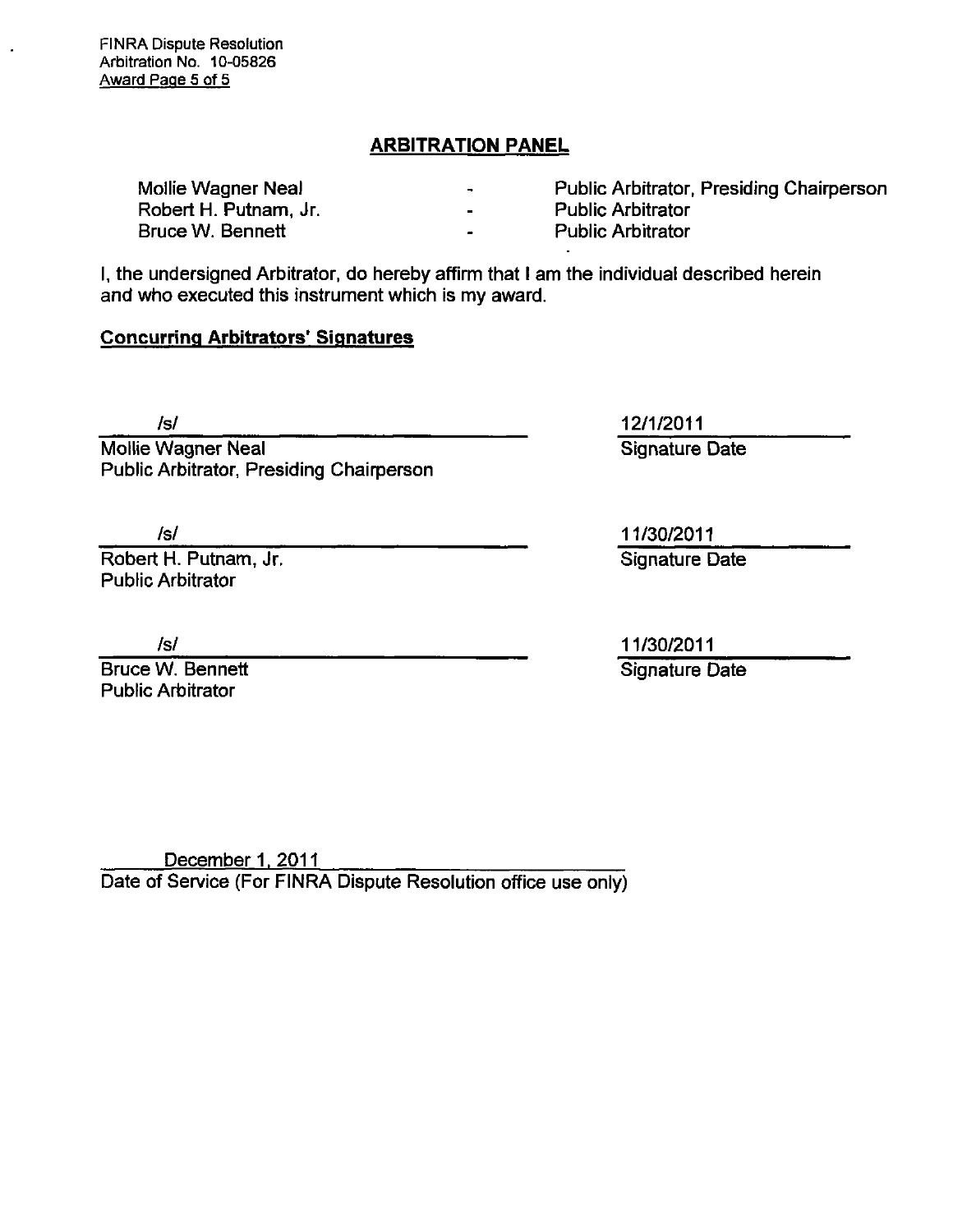FINRA Dispute Resolution Arbitration No. 10-05826 Award Page 5 of 5

### **ARBITRATION PANEL**

u,

Mollie Wagner Neal Robert H. Putnam, Jr. Bruce W. Bennett

Public Arbitrator, Presiding Chairperson Public Arbitrator Public Arbitrator

I, the undersigned Arbitrator, do hereby affirm that I am the individual described herein and who executed this instrument which is my award.

### Concurring Arbitrators' Siqnatures

Jollie W. Real

Mollie Wagner Neal Public Arbitrator, Presiding Chairperson

mberl, 2011

Signature Date

Robert H. Putnam, Jr. Public Arbitrator

Signature Date

Bruce W. Bennett Public Arbitrator

Signature Date

Date of Service (For FINRA Dispute Resolution office use only)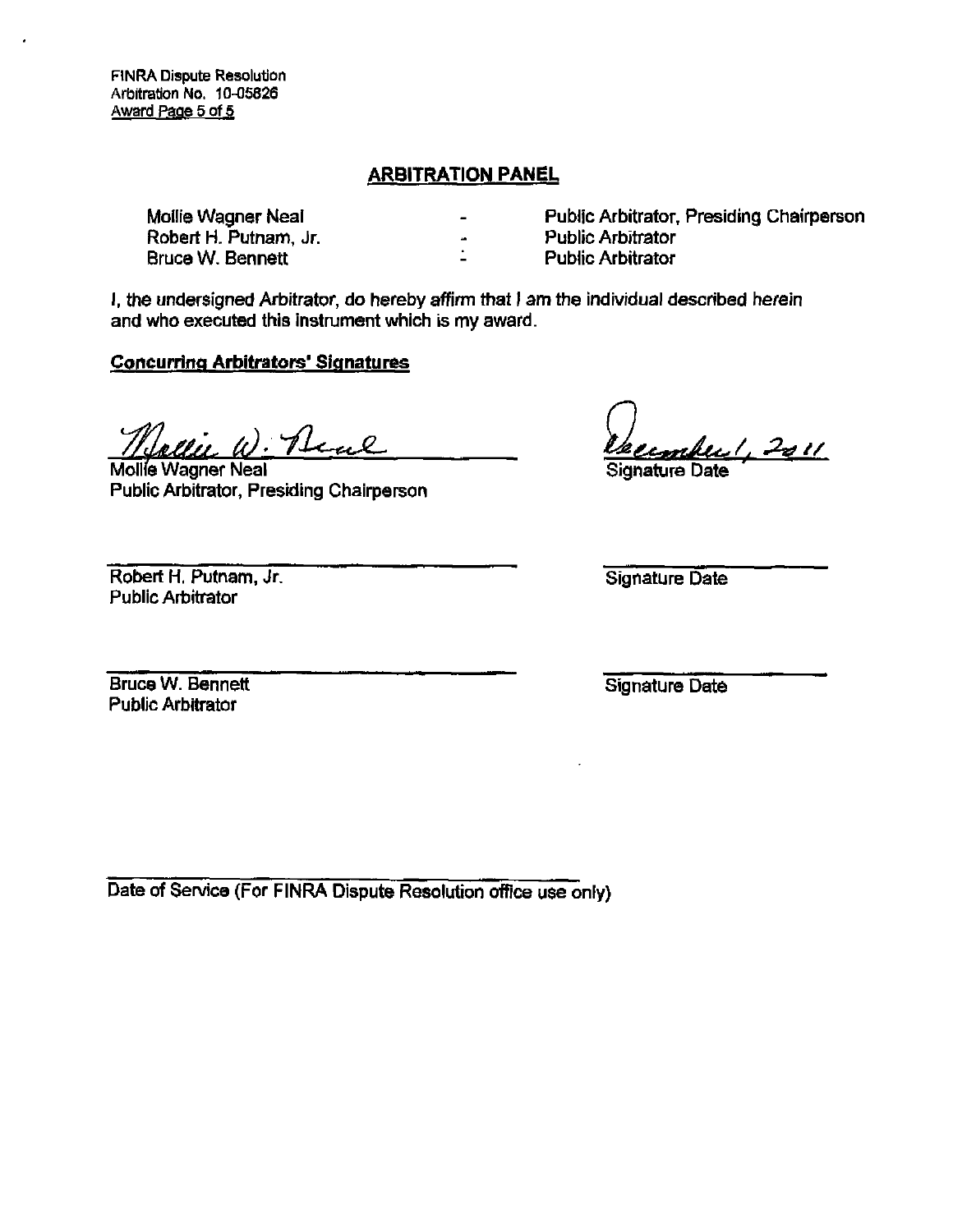FINRA Dispute Resolution Arbitration No. 10-05828 Award Paoe 5 of 5

#### **ARBITRATION PANEL**

| Mollie Wagner Neal    | $\overline{\phantom{a}}$ | Public Arbitrator, Presiding Chairperson |
|-----------------------|--------------------------|------------------------------------------|
| Robert H. Putnam, Jr. | -                        | <b>Public Arbitrator</b>                 |
| Bruce W. Bennett      | $\bullet$                | <b>Public Arbitrator</b>                 |

I, the undersigned Arbitrator, do hereby affirm that I am the individual described herein and who executed this instrument which is my award.

#### **Concurring Arbitrators' Signatures**

Mollie Wagner Neal Public Arbitrator, Presiding Chairpersory

Robert H. Putnam, Jr. Public Arbitrator

Signature Date

Signature Date

Bruce W. Bennett Public Arbitrator

Signature Date

Date of Service (For FINRA Dispute Resolution office use only)